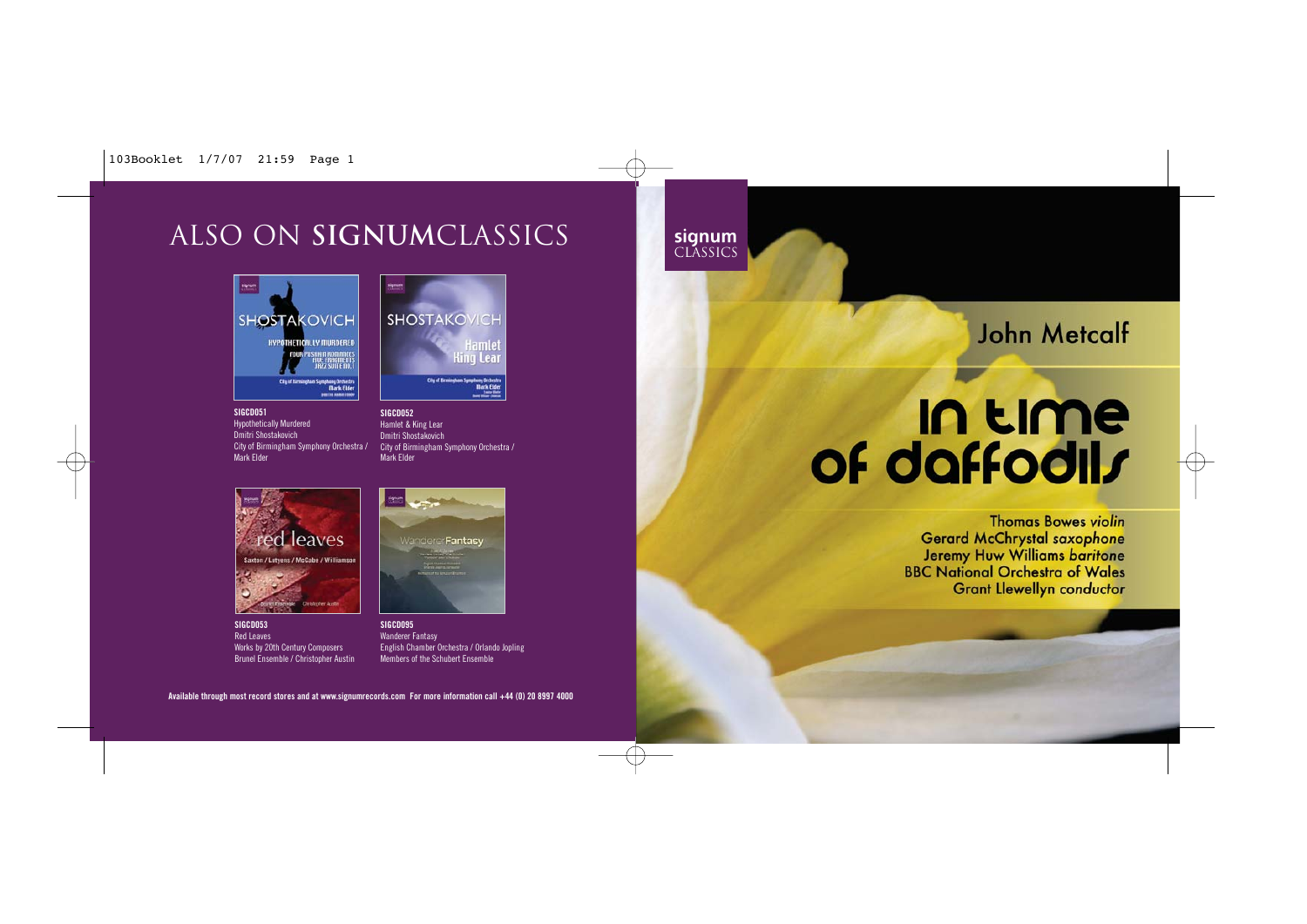# **John Metcalf In Time of Daffodils**

|                | Paradise Haunts      |          |
|----------------|----------------------|----------|
| 1.             | Paradise Haunts      | [25.13]  |
|                | <b>Three Mobiles</b> |          |
| 2.             | Mobile I             | [2.58]   |
| 3.             | Mobile II            | [8.01]   |
| 4.             | Mobile III           | $[3.11]$ |
|                | In Time of Daffodils |          |
| 5.             | The Lent Lily        | [4.01]   |
| 6.             | <b>Daffodils</b>     | [5.48]   |
| 7 <sub>1</sub> | White and Green      | [1.46]   |
| 8.             | Interlude            | [1.42]   |
| 9.             | To Daffodils         | [3.41]   |
| 10.            | A Thing of Beauty    | [7.39]   |
| 11.            | To an Early Daffodil | $[2.29]$ |
|                | Total                | [66.31]  |

#### **BBC National Orchestra of Wales Conducted by Grant Llewellyn**

**Thomas Bowes** - Violin **/ Gerard MCChrystal** - Saxophone **Jeremy Huw Williams** - Baritone

**www.signumrecords.com** 

# **PARADISE HAUNTS: THREE MOBILES: IN TIME OF DAFFODILS**

The three works on this disc span a period of twelve years of creative work. There are connections in the way that they were conceived in that that they all started life either as a whole or in part as works with piano; the versions on the disc evolved, therefore, over time.

Paradise Haunts was composed at a creative turning point in my life. It marked the end of a long process of simplification of my musical language and was the first work of mine to embrace a wholly pan-diatonic or 'white note' style. It is, however, only in this sense a 'minimalist' work because its structure and textures are more intuitive than motoric and are developed in ways which, at least on the surface, will be familiar to experienced listeners.

Three Mobiles take this pan-diatonic process further, displaying (to reflect the title) a structural approach influenced by serialism and - especially in the outer movements - a rhythmic complexity which is also a feature of my music.

The most recent work of the three is In Time of Daffodils. I drew on my experience of writing opera in composing it. The challenge of writing for baritone and a large orchestra yet keeping the texture and words clear was an important one to respond to. I also attempted a quasi symphonic structure with the parallel sets of three poems being musical paraphrases. At the same time the piece makes a tentative move back to a small degree of harmonic discursiveness - the central song of each set of three containing the tonality of the outer two songs as well as its own harmonic area.

These intellectual, structural and harmonic devices serve a simple purpose in the music - to retain unity and consistency in what is very often a romantic outpouring.

Letter 1 I

- 3 -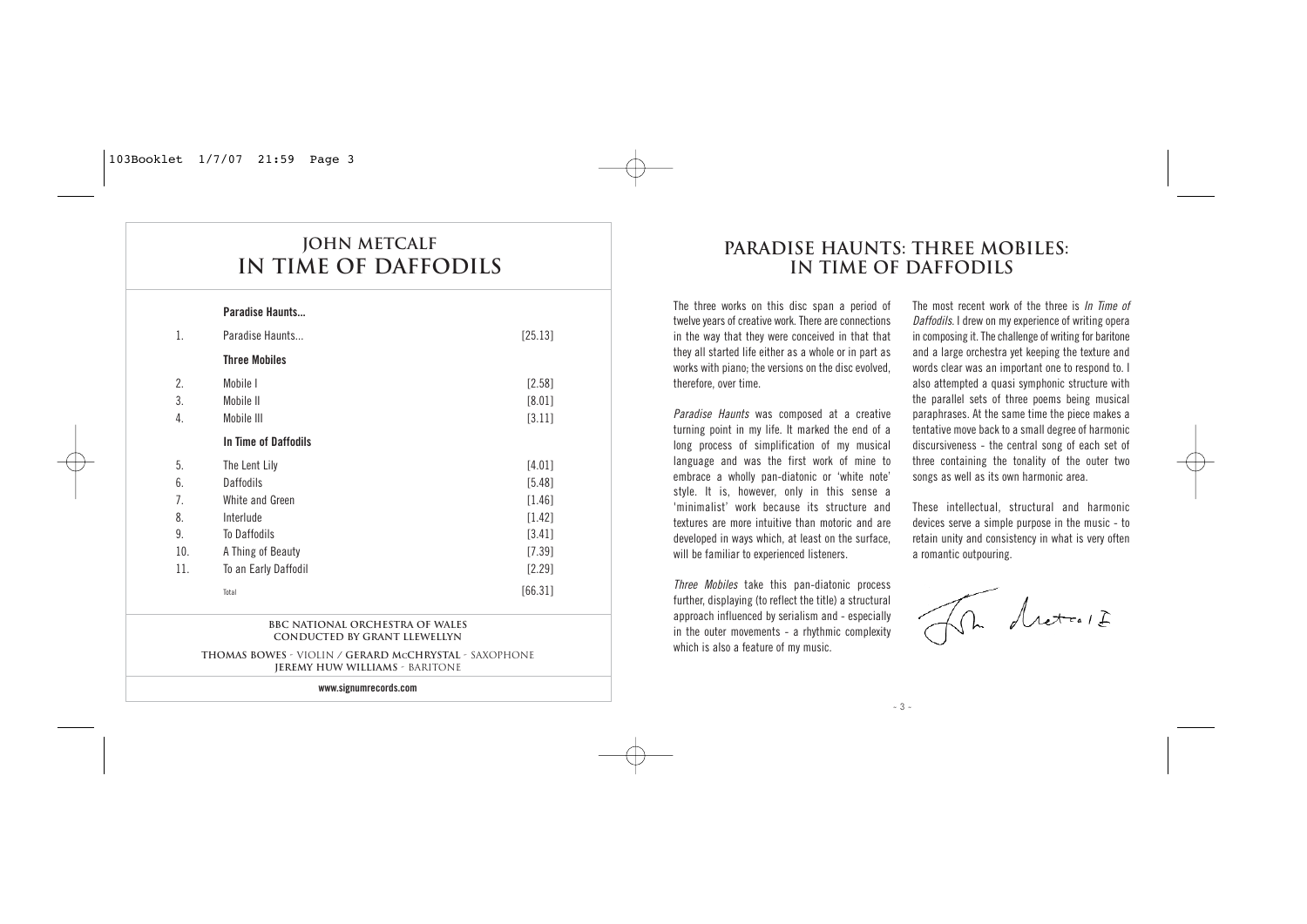# **"PARADISE HAUNTS . . ."**

Thomas Bowes, after hearing a performance of my music in 1994, invited me to compose a new piece for him. A chance reading of a review of a book about film-maker Derek Jarman's garden started the creative process. The particular quote that became etched on my memory was "paradise haunts gardens and it haunts mine". As well as the starting point it gave me the central impetus for the work - the sense of the metaphysical that inhabits gardens (which others have also noted) and, of course, the work's title.

Jarman's garden was very distinctive and the images of it were striking. Contrasts abounded between exotic plant species and driftwood sculpture, the austere beauty of the Kent coast and the dominating presence of the nearby nuclear power station. But the focus of the inspiration for the piece also quickly moved both to gardens in general and moreover to my own wild garden by the Afon Teifi in West Wales. Also present in the piece is a sense of mortality. Jarman's garden had been developed in the last years of his life and had clearly been important to him during his final illness.

As the composition progressed I found myself drawn into new creative areas. For some years I had been moving towards a pan-diatonic, 'whitenote' music. Though Paradise Haunts marked the completion of this stage of development it was nevertheless quite a shock to write such an extended work without any chromatic change. The piece is in strict variation form and the white note harmony rotates around a simple four note progression in the bass - A/F/D/E. Notwithstanding this rigour and simplicity, the surface of the music is in no way 'minimal' but is characterised, rather, by essentially familiar contrasts of mood and texture. The violin writing is often virtuosic and incorporates fast passage work and, in one section, rapid alternation between arco playing, left hand and standard (right hand) pizzicato. The piece is at times impressionistic and also to a degree suggestive, in what might be called a naturalistic way, of the subject matter.

The variations proceed without a break, an emotional progression informing the music and moving it forward. Towards the end of the work a long flowing passage of endless melody leads to a sustained climax and what seems like a very final chord, the solo part doing a downward glissando into silence. This was, indeed, the intended ending of the piece - but it was not to be. At this point in

the composition I felt the need to continue and I did, writing the last five minutes of the piece in a single afternoon in July 1995. In a final section, after a brief return to the music of the very opening of the piece and a series of elegiac chords answered by single notes on tubular bells, the violin again climbs steadily accompanied by reiterated chords before once more subsiding gradually into silence, this time in a new, unknown, space.

The original version of Paradise Haunts was for violin and piano and was premiered on October 3rd 1995 by Thomas Bowes and Eleanor Alberga in St. David's Hall, Cardiff. I subsequently orchestrated the work. Thomas Bowes also gave the world premiere of this version with the BBC National Orchestra of Wales conducted by Grant Llewelyn on September 9th 1999 in Llandaff Cathedral as part of the 1999 Vale of Glamorgan Festival.

# **THREE MOBILES**

Since my music sometimes wears its heart on its sleeve I have frequently employed quite limited material and rigorous structures to counterbalance this - simple 'white note' harmony and palindrome to give just two examples. When making choices such as these, I have simultaneously aimed for a certain lightness or playfulness of expression so, although the music is, in certain senses, very strict, in others it is the very opposite. Works like Light Music for piano (four hands) and the palindrome for six pianos Never Odd or Even typify this approach and so, by slightly different means, does Three Mobiles.

In sculptural terms a mobile is a three dimensional object with moving parts. Those parts never change in essence but, as they move, are seen in a seemingly endless series of different combinations and perspectives. This is the effect I have tried to achieve in this piece. I have taken a series of 36 chords, all diatonic to E flat major. Some are common chords, while most have one or more notes added to the basic triad. The chords have a further 'logic' in that the bass of each successive chord moves down step by step. Using them as a basis, I have constructed the three movements in the manner of classical variation technique adding a 'free' melody on top drawn from notes of the current chord. In this way I have tried to replicate the qualities of mobiles in terms of sound.

Mobile 1 is fast and lively; it has repeated chords overlayed with polyrhythms. In a further attempt to represent the concept of the piece, the material is

 $-5 -$ 

- 4 -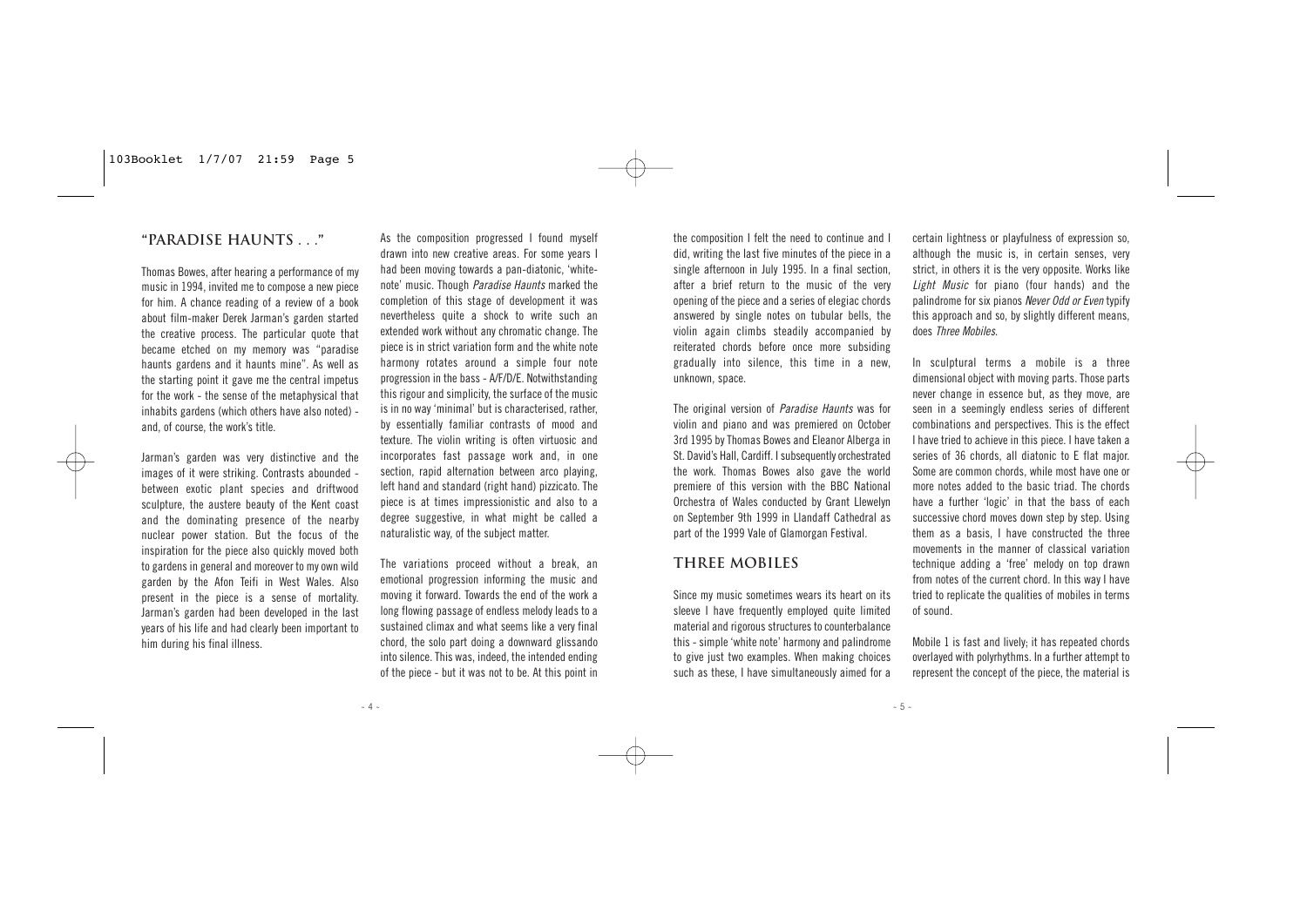presented in the same rhythmic and metric format three times. Mobile 2 has a slow walking bass over which combines with a very free, almost jazzinflected melody conveying a feeling of calm and tranquillity. Mobile 3 is very playful and light and moves swiftly through and around the now familiar harmony.

Like Paradise Haunts, Three Mobiles also started out as a piece with piano accompaniment. It was commissioned by the Machynlleth Festival with funds made available in part by the Arts Council of Wales and was first performed on August 21st 2001 by Gerard McChrystal with Dan Moriyama (piano). The piece was revised in 2003 (when the version for String Orchestra was made) and again in 2006.

# **IN TIME OF DAFFODILS**

Like the other two works, the version of In Time of Daffodils heard on this disc also evolved in its own particular way. The starting point was a commission from Jeremy Huw Williams to write a short song cycle for voice and piano. Flowers have inspired many poets and there are, in particular, a number of beautiful poems about daffodils. This was a strong enough impulse to pursue the idea but it was also helpful to have such a clear and

consistent theme and the obvious associations with Spring (when the first performance was to be given) and with Wales, further encouraged this approach. Having chosen To Daffodils by Herrick. To an Early Daffodil by Lowell and the famous Wordsworth poem, I was ready to set to work.

In the meantime, a commission had arrived from BBC Radio 3 for an orchestral work to mark my 60th birthday year. It soon became clear that a much more substantial song cycle was possible and three further poems were added - Housman's The Lent Lily, the famous prologue to Endymion by Keats and a second Amy Lowell poem - White and Green. In order to pursue a more symphonic approach to the now much longer cycle, I decided to group the poems into two sets of three and also to make the second set of three a musical paraphrase of the first - the Housman of the Herrick, Keats of Wordsworth and the second Lowell setting a reworking of the first. I also decided to write a short orchestral interlude between the two sets. I then decided on a final order:

Housman; Wordsworth; Lowell

Interlude

 $-6 -$ 

Herrick; Keats; Lowell

In a further move towards symmetry, I then made specific structural decisions about the tonalities of the settings. The Housman is diatonic to A minor and the Lowell to D major. The central Wordsworth setting contains stanzas in these two tonalities alternating with its own tonality (diatonic to B minor/D flat major). The second sequence of poems follows the same tonal scheme. The aim of this whole approach was to represent in music both the familiarity of the turning/returning year and the different feelings and circumstances that we may encounter at those same times. I also wished to touch on the theme of death and renewal.

The poems are, on the whole, very well known, especially the Wordsworth - which is perhaps the best known of all poems in English. Herrick paints a poignant picture of transience and mortality which I have reflected in a very romantic setting while Housman evokes a compelling image of a lost rustic world. Amy Lowell's poems contain sensuous imagery and a bright vibrant energy which are evocative of the flower and the time of year. Coming towards the end of the cycle the Keats extract, drawn from the prologue to his wonderful epic poem Endymion, introduces a new dimension and emphasis. While all the other poems speak solely through and about nature,

Keats reminds us of the comparable experience and solace to be found in the art created by man:

'And such too is the grandeur of the dooms We have imagined for the mighty dead: All lovely tales that we have heard or read! An endless fountain of immortal drink, Pouring unto us from the heaven's brink'

The title of the piece is drawn from the first line of a poem by ee cummings (not set).

The first three songs of *In Time of Daffodils* were commissioned by Jeremy Huw Williams with funds made available by the Arts Council of Wales and the National Lottery. The subsequent reworking into a symphonic cycle of six songs with a short orchestral interlude was in response to a commission from BBC Radio 3. The orchestration of the work features prominent roles for solo woodwinds - to reflect the pastoral quality of the piece - and for brass and harp (for their visual association with daffodils).

© John Metcalf

 $- 7 -$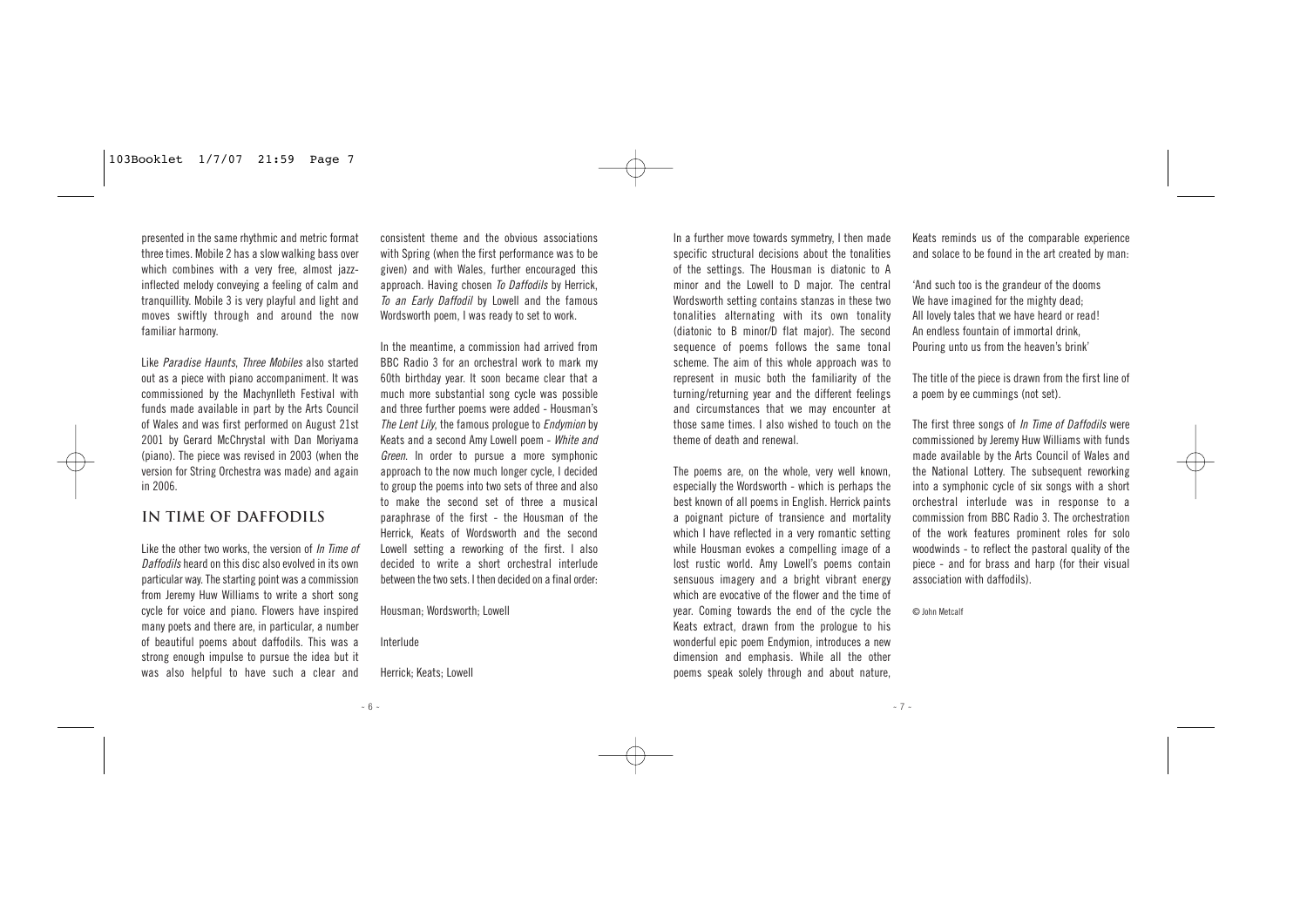## **TEXTS**

**The Lent Lily** A.E. Housman

'Tis spring; come out to ramble The hilly brakes around, For under thorn and bramble About the hollow ground The primroses are found.

And there's the windflower chilly With all the winds at play, And there's the Lenten lily That has not long to stay And dies on Easter day.

And since till girls go maying You find the primrose still, And find the windflower playing With every wind at will, But not the daffodil,

Bring baskets now, and sally Upon the spring's array, And bear from hill and valley The daffodil away That dies on Easter day.

#### **Daffodils** William Wordsworth

I wander'd lonely as a cloud That floats on high o'er vales and hills, When all at once I saw a crowd, A host, of golden daffodils; Beside the lake, beneath the trees, Fluttering and dancing in the breeze.

Continuous as the stars that shine And twinkle on the Milky Way, They stretch'd in never-ending line Along the margin of a bay: Ten thousand saw I at a glance, Tossing their heads in sprightly dance.

The waves beside them danced; but they Out-did the sparkling waves in glee: A poet could not but be gay, In such a jocund company: I gazedand gazedbut little thought What wealth the show to me had brought.

For oft, when on my couch I lie In vacant or in pensive mood, They flash upon that inward eye Which is the bliss of solitude; And then my heart with pleasure fills, And dances with the daffodils.

 $- 8 -$ 

#### **White and Green** Amy Lowell

Hey! My daffodil-crowned, Slim and without sandals! As the sudden spurt of flame upon darkness So my eyeballs are startled with you, Supple-limbed youth among the fruit-trees, Light runner through tasselled orchards. You are an almond flower unsheathed Leaping and flickering between the budded branches.

#### **To Daffodils**

Robert Herrick

Fair Daffodils, we weep to see You haste away so soon; As yet the early-rising sun Has not attain'd his noon. Stay, stay, Until the hasting day Has run But to the even-song; And, having pray'd together, we Will go with you along.

We have short time to stay, as you, We have as short a spring: As quick a growth to meet decay,

As you, or anything. We die As your hours do, and dry Away, Like to the summer's rain; Or as the pearls of morning's dew, Ne'er to be found again.

#### **A Thing of Beauty (Endymion)** John Keats

A thing of beauty is a joy for ever: Its lovliness increases; it will never Pass into nothingness; but still will keep A bower quiet for us, and a sleep Full of sweet dreams, and health, and quiet breathing. Therefore, on every morrow, are we wreathing A flowery band to bind us to the earth, Spite of despondence, of the inhuman dearth Of noble natures, of the gloomy days, Of all the unhealthy and o'er-darkn'd ways Made for our searching: yes, in spite of all, Some shape of beauty moves away the pall From our dark spirits. Such the sun, the moon, Trees old and young, sprouting a shady boon For simple sheep; and such are daffodils With the green world they live in; and clear rills That for themselves a cooling covert make 'Gainst the hot season; the mid-forest brake,

 $-9 -$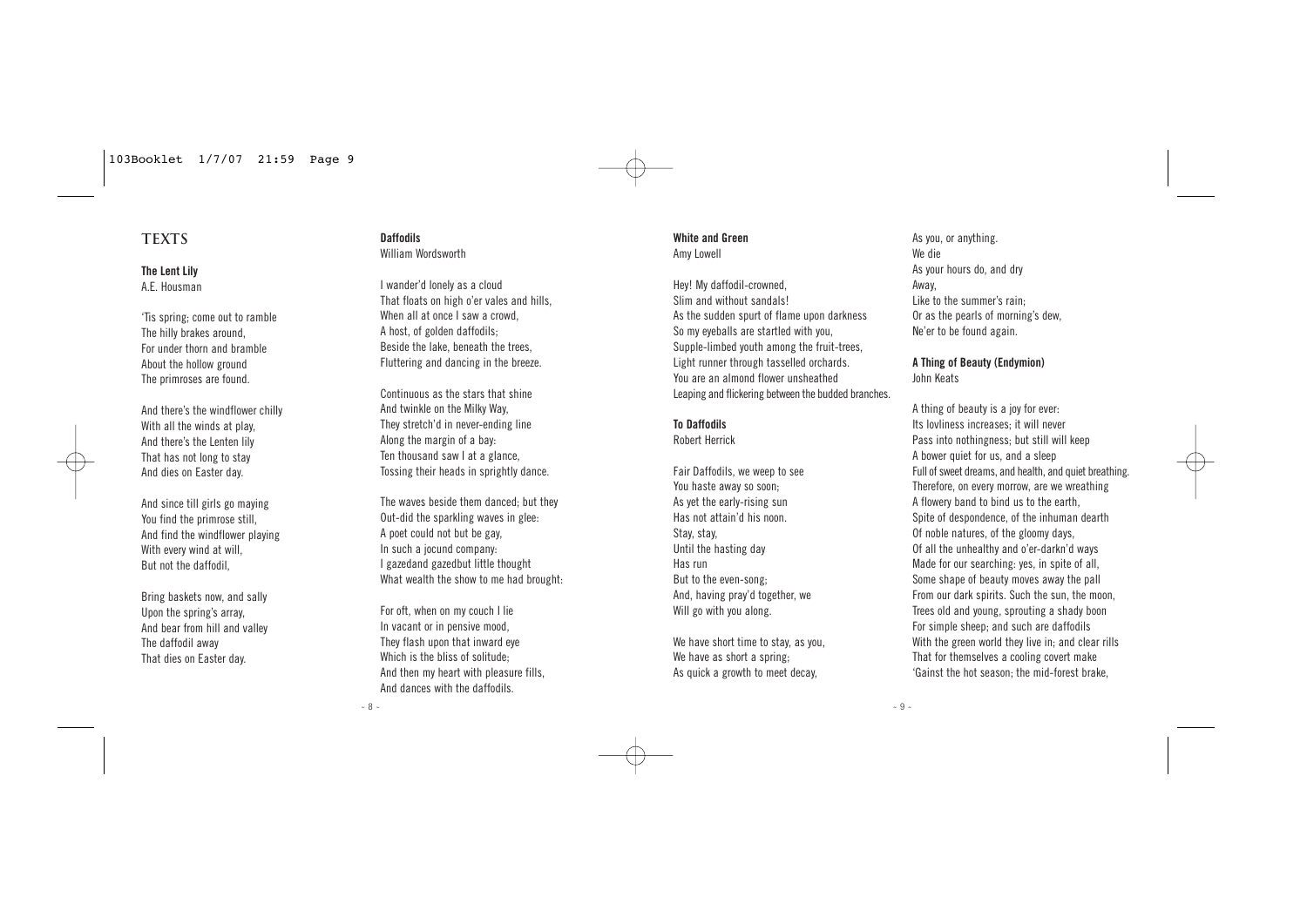Rich with a sprinkling of fair musk-rose blooms: And such too is the grandeur of the dooms We have imagined for the mighty dead; All lovely tales that we have heard or read! An endless fountain of immortal drink, Pouring unto us from the heaven's brink

## **To an Early Daffodil**

Amy Lowell

Thou yellow trumpeter of laggard Spring! Thou herald of rich Summer's myriad flowers! The climbing sun with new recovered powers Does warm thee into being, through the ring Of rich, brown earth he woos thee, makes thee fling Thy green shoots up, inheriting the dowers Of bending sky and sudden, sweeping showers, Till ripe and blossoming thou art a thing To make all nature glad, thou art so gay; To fill the lonely with a joy untold; Nodding at every gust of wind to-day, To-morrow jewelled with raindrops. Always bold To stand erect, full in the dazzling play Of April's sun, for thou hast caught his gold

# **BIOGRAPHies**

# **John Metcalf**

John Metcalf was born in Swansea, Wales in 1946. A joint UK/Canadian citizen, he is one of the foremost composers working in Wales, his composing career embracing a large variety of work including six operas, two to commission from Welsh National Opera. His chamber operas Kafka's Chimp and A Chair in Love - notable in that they are performed without a conductor and with instrumentalists memorising much of the score have received international exposure and recognition from productions in several countries.

Since the early 1990s a definitive series of orchestral and chamber works have also enhanced his reputation nationally and internationally. These include Paradise Haunts, Mapping Wales, Cello Symphony and the String Quartet Llwybrau Cân (Paths of Song).

During this time he has also continued to explore the boundaries and context of music performance in projects such as the collaboration with artist Catrin Webster on Transports performed at the Galeria



Communale d'Arte Moderna e Contemporanea in Rome. Performances around the world marked his 60th birthday year in 2006.

 $- 10 -$ 

 $- 11 -$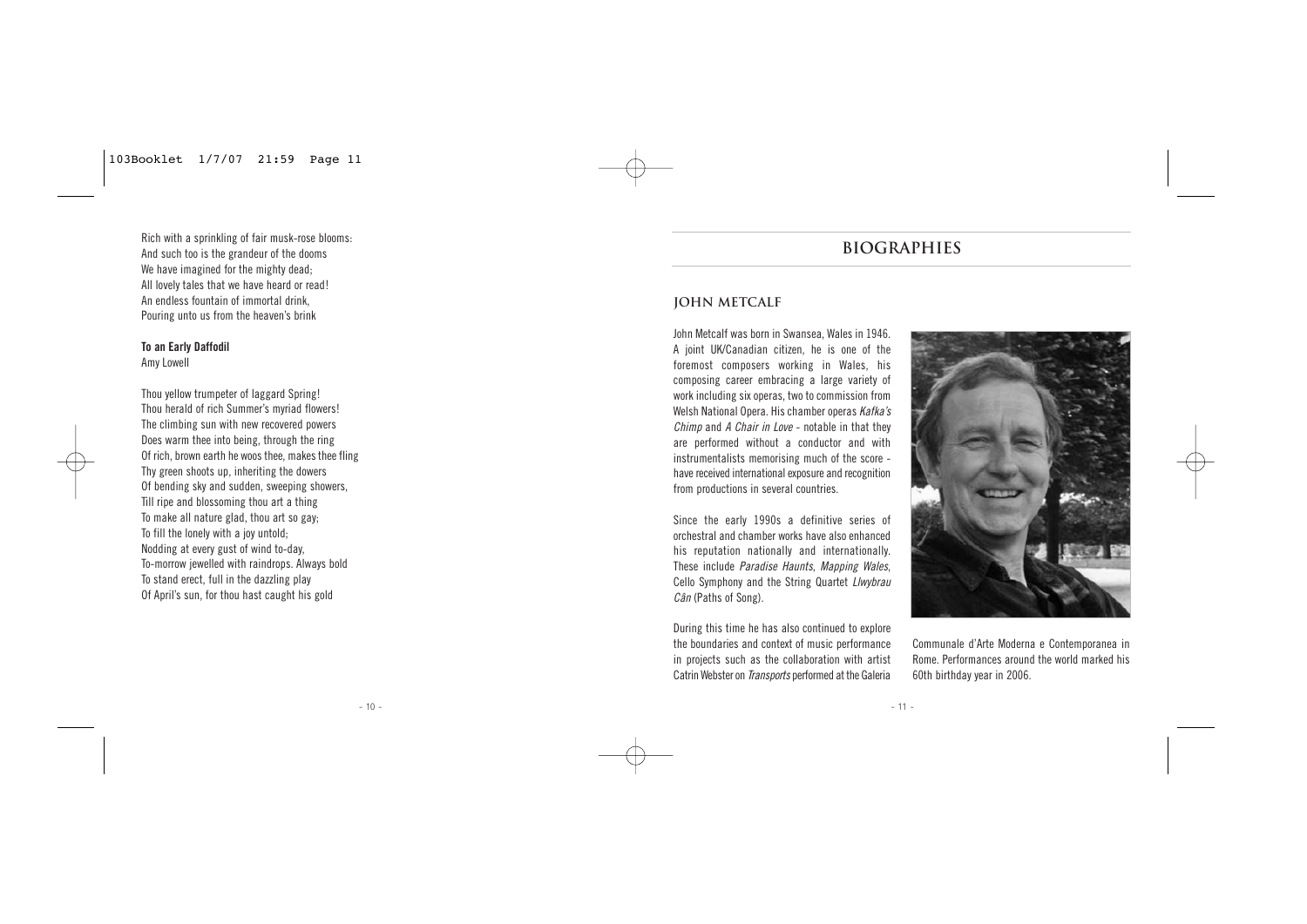John Metcalf was both an Artistic Director and Associate Artistic Director at the Banff Centre, Canada for a period of nearly ten years and was Artistic Director of the Swansea Festival from 1996 - 2007. He is presently Artistic Director of the award-winning Vale of Glamorgan Festival. He has led creative music projects in more than one hundred schools throughout Wales, reflecting his

belief in an active, participatory role for the composer in society. In 1999 his music was played during the signing, by Her Majesty the Queen, of the Act bringing into being Wales' first elected Assembly for 500 years.

**www.johnmetcalf.com**

album with London Musici called Meeting Point and a recent CD on the Meridian label called pluckblow with guitarist Craig Ogden.

Orchestras and artists Gerard has worked with include, The Orchestra of San Francisco Ballet, The Stattsorchestra, BBC Scottish Symphony Orchestra, BBC Concert Orchestra, City of London Sinfonia, National Symphony Orchestra of Ireland,

Seoul Wind Orchestra, The Soweto String Quartet, tenorist Tommy Smith, The Smith Quartet and vocal group Codetta.

In 1998 Gerard was appointed Professor of Saxophone at Trinity College of Music, London and tutor at The Royal Welsh College of Music & Drama, Cardiff.

#### **Gerard MCChrystal**

Gerard McChrystal comes from Derry, N.Ireland. He took up the saxophone in 1982 and by 1989 had already performed concertos with The Philharmonia, London and the RTE Concert Orchestra. Gerard studied at the RNCM, Manchester, Guildhall School of Music & Drama and Northwestern University, Chicago.

Gerard has performed in over twenty five countries including South Africa, USA, Korea, New Zealand, India, Azerbaijan, Indonesia, Caribbean, Germany, Slovenia and Sweden.

Albums include Debussy Rhapsody for Chandos Records conducted by Yan Pascal Tortelier, a concerto



#### **Jeremy Huw Williams**

The Welsh baritone Jeremy Huw Williams studied at St John's College, Cambridge, the National Opera Studio, and with April Cantelo. He made his debut with WNO as Guglielmo (Così fan tutte) since when he has appeared in fifty operatic roles. He has given performances at major venues in North and South America, Australia, Hong Kong, and most European countries.

He has given recitals at Wigmore Hall and Purcell Room, and has appeared with the BBCCO, BBCNOW, BBCSO, BBCSSO, BBC Philharmonic, CBSO, Hallé Philharmonia, RLPO, RPO, LPO and LSO.



 $- 13 -$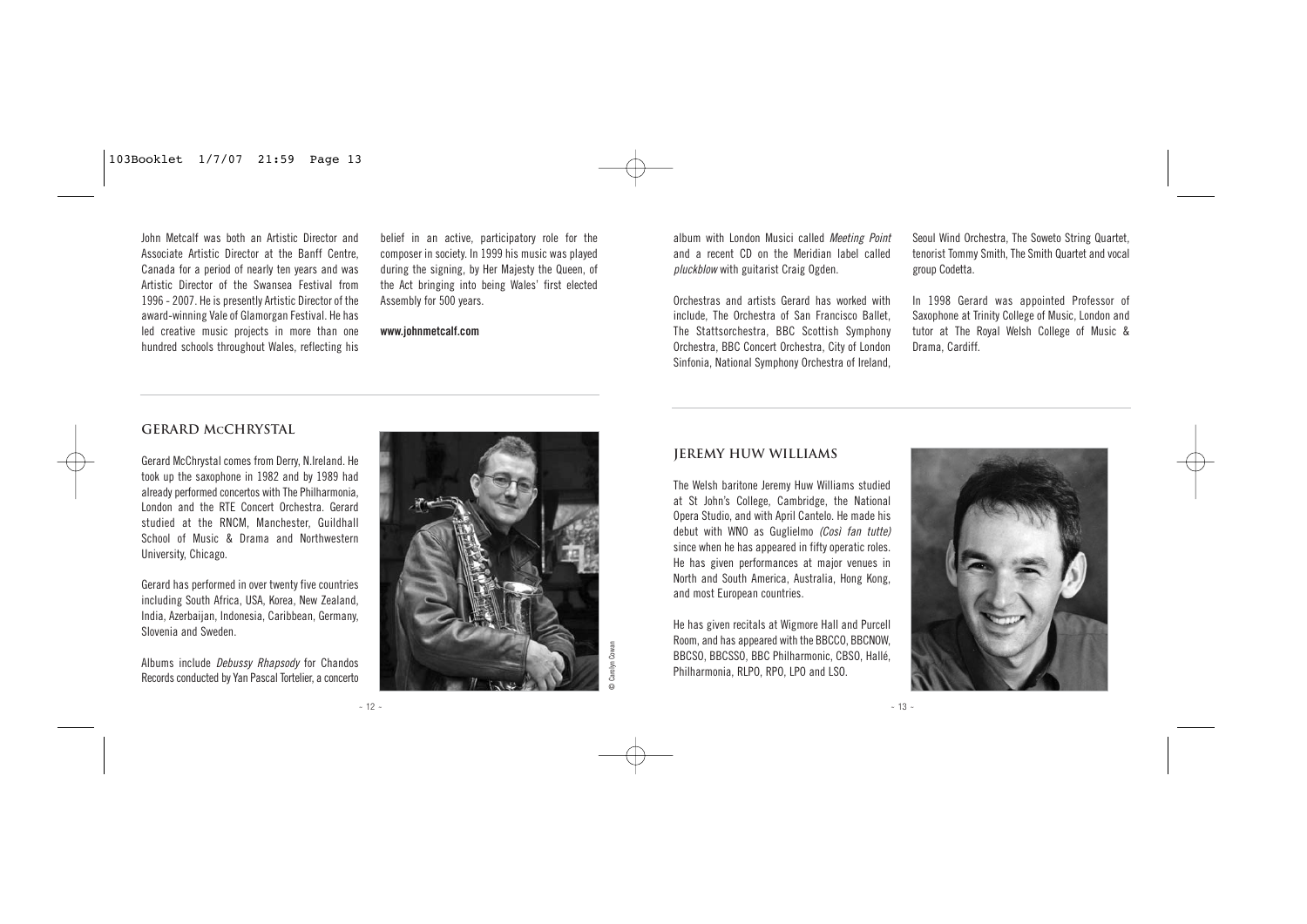He is renowned as a fine exponent of contemporary music, having commissioned much new music and given premieres of works by Alun Hoddinott, William Mathias, John Tavener, Martin Butler, John Metcalf, Julian Philips, Edward Dudley Hughes, Ian Wilson, Richard Causton, Edward Rushton and Huw Watkins. He has frequently recorded for BBC Radio 3 (in recital, and with the BBCNOW, BBCSO, BBCSSO, BBC Philharmonic, and CBSO), and has made many commercial recordings, including seven solo discs of songs.

He appeared with WNO at the opening night of the Wales Millennium Centre, and received the inaugural Sir Geraint Evans Award from the Welsh Music Guild, given annually to a person who has made a significant contribution to Welsh music: "there has been an unanimous decision that the first award should be made to baritone Jeremy Huw Williams in recognition of not only his performing ability but also for the tremendous support that he has given to Welsh composers and their music in recent years".

premiered the concerto of Eleanor Alberga with the SCO and Joseph Swensen.

As the duo "Double Exposure" with the composer and pianist Eleanor Alberga, he toured regularly and extensively in the USA until 2000. The duo made a ground breaking trip to five Chinese cities in 1997. In 2003 Bowes became the Artistic Director of the annual "Langvad Chamber Music Jamboree" chamber music festival in northern Denmark.He plays a 1659 Nicolo Amati.

More details at **www.thomasbowes.com**



# **Thomas Bowes**

The product of many years of steady growth, the playing of Thomas Bowes is now fast gaining international recognition.

With the Elgar he made his Halle debut with Mark Elder in 2007. With the Britten concerto he made his German debut with the Bremer Philharmoniker in 2003, returning to Germany in 2005 for the Elgar with Ari Rasilainen. In 2006 he played the Britten with the Britten-Pears Orchestra at the Snape Maltings and Paul Daniel. He has given performances of the Walton and Elgar concertos with renowned British music interpreter and expert Vernon Handley.

Bowes has excelled with the Szymanowski concertos, making a specially recorded broadcast of No.2 for the 1998 BBC Proms season with the Ulster Orchestra and Takou Yuasa. Future plans include the concertos of Bartók and Schoenberg.

Bowes made his debut with the BBC National Orchestra of Wales in the world premiere of John Metcalf's "Paradise Haunts…". In 2001 he

 $- 14 -$ 

 $- 15 -$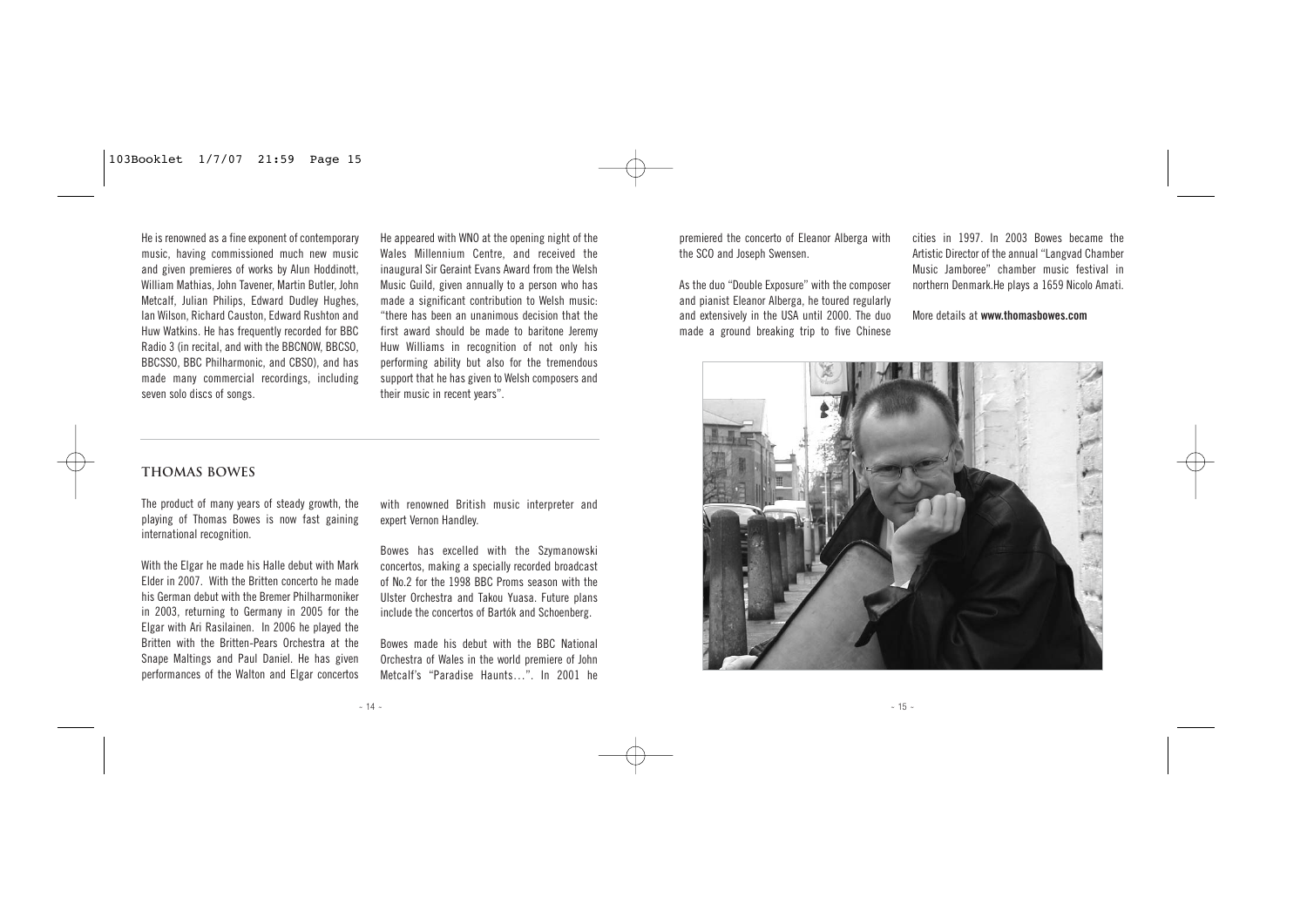#### **BBC National Orchestra of Wales**

"…the Welsh orchestra, conducted by Thierry Fischer, was outstanding from the downbeat." Washington Post, January 2007

The BBC National Orchestra of Wales occupies a very special role as both a national and broadcasting orchestra, acclaimed not only for the quality of its performances but also for its importance within its own community. The 2006/07 concert season has been an exciting time for the Orchestra's conducting team, who have gone from strength to strength with newly appointed Principal Conductor Thierry Fischer.

The Orchestra is committed to performing contemporary music and developing the talents of new composers, highlighted by the appointment in February 2006 of Guto Puw as Resident Composer to compliment the Orchestra's relationship with Composer-In-Association Michael Berkeley.

BBC National Orchestra of Wales is Orchestra-in-Residence at St David's Hall, Cardiff and it also presents a concert series at the Brangwyn Hall, Swansea. The Orchestra tours throughout Wales and internationally, with their concerts being

broadcast on BBC Radio 3, BBC Cymru Wales radio and television, and BBC 4. In autumn 2008, the Orchestra will be moving to their new state-ofthe-art recording and rehearsal space, BBC Hoddinott Hall at the Wales Millennium Centre, Cardiff.

The BBC National Orchestra of Wales' dynamic Education and Community Department, extends the work of the Orchestra beyond the confines of the concert hall into schools, workplaces and communities.

**bbc.co.uk/now**

BBC National Orchestra of Wales Audience Line: **0800 052 1812**





**BBC National** Orchestra **BBG** of Wales

 $- 17 -$